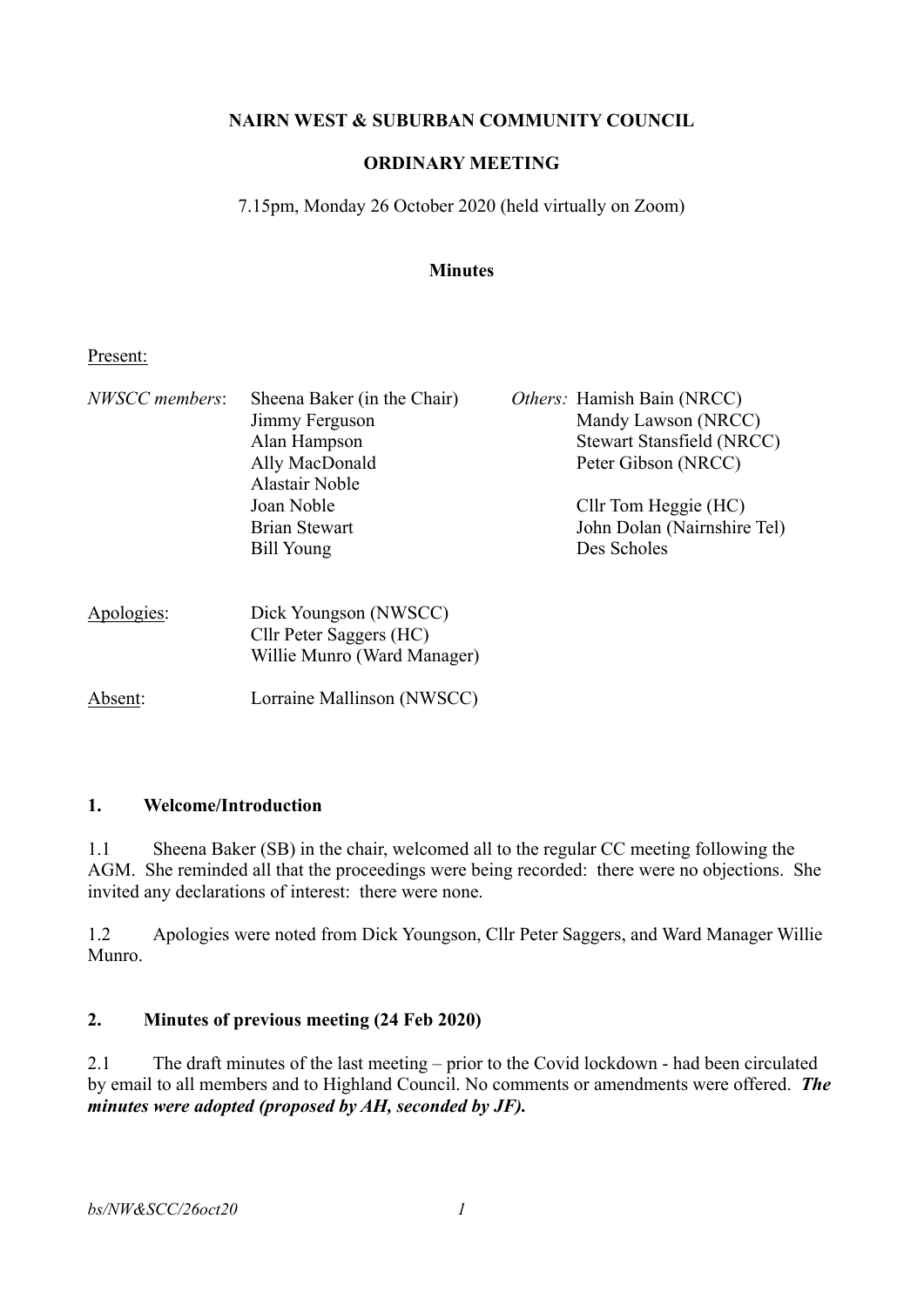# **3. Matters arising**

3.1 Fireworks donations. SB advised that because of Covid, the BID would not be able to organise any events over the coming festive period, The money currently held by NW&SCC would therefore be retained until an event was possible.

3.2 Website. AM is researching the two Spanglefish options for website hosting. JF and BS offered to assist with the design planning and selection.

3.3 Flood prevention. SB reiterated the hope that the authorities responsible would take matters forward with urgency.

3.4 Common Good. SB said that the sub-group would be reporting on progress to the CC in due course.

# **4. Treasurer's report**

4.1 BY had circulated a report (copy attached). He noted that expenditure was considerably lower so far this year because Covid had ruled out normal meetings, saving on room hire costs. He explained that the 'Sundries' entry was in fact the cost of purchasing the domain name. The CC had a current credit balance of £1,776.59, and was also holding separately the £3,261.12 of donations for 'fireworks'. There were no comments or questions. AN expressed appreciation to BY for managing the accounts at such long range…

# **5. Zoom licence**

5.1 With the prospect of virtual online meetings for some time into the future, the question arose of whether to pay for a Zoom subscription. JF said that there were three levels: Basic (free), Pro (£119 pa), and Business (£159 pa). The last – which offered company branding, online data storage and other corporate advantages – was not necessary for CC purposes. The key differences between the free Basic option and the £119 Pro package was that the free one had a 40-minute session limit, requiring participants to log out and log in again; and the Pro package offered 1GB of cloud storage. Both the free and Pro options permitted the recording of meetings.

5.2 JF wondered whether a Pro subscription could be jointly purchased and shared between NW&SCC and NRCC. It was not clear whether Zoom would permit a single subscription or licence to be used by two separate groups. For the moment, the Free option appeared to be sufficient, but BY noted that there were sufficient funds available to afford a subscription if required. *It was agreed that AM would explore the details and discuss further with Nairn River CC with the aim of bringing a recommendation to a future meeting.*

# **6. Speeding restrictions**

6.1 SB said that a Seabank Road resident had expressed concern about speeding along Seabank Road and that Cllr Heggie had offered comments in response. SB had contacted Council officials and understood that the matter was the responsibility of Richard Porteous of Highland Council. She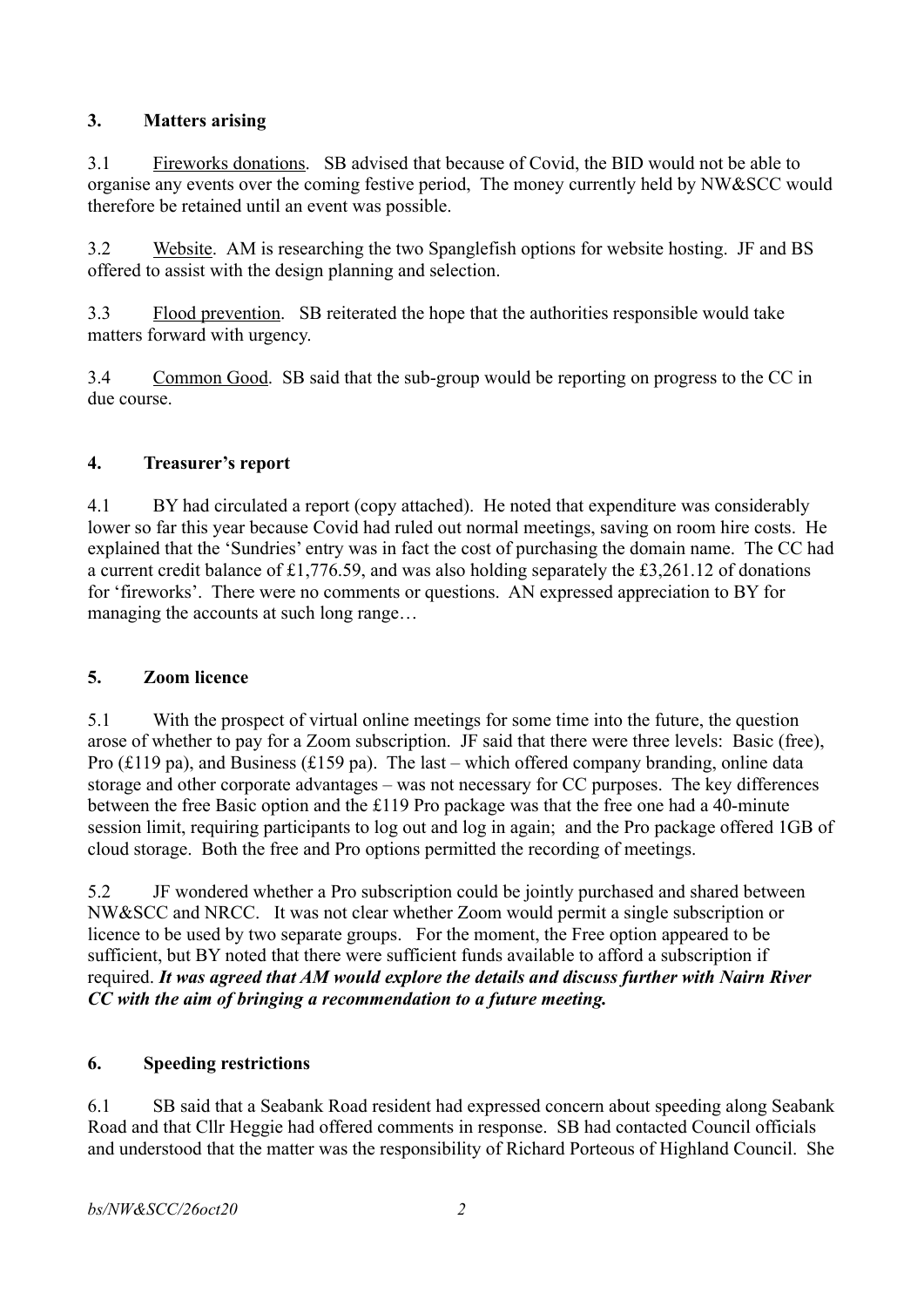thought that "smiley face" electronic warnings might be more effective (but perhaps more costly) than 20mph signs.

6.2 Invited to comment, Cllr Heggie said that one question was whether a 20mph zone should extend across the town. There were already plans to install signs along Lochloy Road. There were 'ratruns' elsewhere, partly because of the lack of a bypass. His view was that it was up to the CC to decide whether to pursue the matter.

6.3 AM felt it was not a matter for the CC to decide. There were various criteria to be met. It was for Council officials, as professionals, to examine the options and choose the appropriate mitigation measures. BY added that this should be based on evidence, including the times of day as well as the locations: drivers speeding along Seabank Road were unlikely to be local residents.

6.4 In response to Cllr Heggie, Hamish Bain (River CC) argued that measures should be based on a town-wide survey and appraisal: it made no sense to treat different parts of the town separately. Cllr Heggie agreed. He went on to observe that traffic monitoring had already been done on 'Pig Street' [this is the old name for Tradespark Road, but the reference is probably to Sandown Farm Lane – which has 'rat run' problems] and this had identified individuals who were regularly exceeding the speed limit. So education and behaviour change was needed. *SB concluded that NW&SCC would draft a letter requesting that speed-management measures be examined by the relevant Council officials, and invite River CC to endorse it or take parallel action.*

# **7. New Nairn Academy**

7.1 AH introduced the discussion. He welcomed the prospect of a new Academy building, but was disappointed that it was now third in the list of Highland Council's priorities for funding. His particular concern was that the proposals appeared to be based on a figure of 780 pupils: when there were up to 2,000 more new houses envisaged in the development plans, he feared that the capacity of a new building would rapidly prove inadequate.

7.2 In response Cllr Heggie said that local Councillors had just held meetings with the relevant Council officials. They would be holding further meetings, including with Academy staff and pupils about the LEIP (Learning Estate Improvement Programme). There would also be wider public consultation over the next six months. Both Nairn and Broadford (Skye) would be taken forward. But available funds were limited. He hoped for developments next year, with a target date of 2025. On the question of future capacity, he said that "there are models which allow for expansion" and that Councillors had already taken that point on board.

7.3 SB asked if there was an intention to relocate the Library. Cllr Heggie noted that the Council was obliged to consider the inclusion of other facilities in a new build. But local Councillors were not in favour of moving the library. Its location in the town centre was important for public access and to sustain footfall.

7.4 AM asked if other sites had been considered for the new school building. It would make sense to think of locating closer to the expanding areas of housing in the town. In response Cllr Heggie said that building on the existing playing fields would involve "nil cost" for the site, and argued that "people were used to having the school at its current site". However, alternatives could be considered during the consultations. AH welcomed this, emphasising the need for appropriate